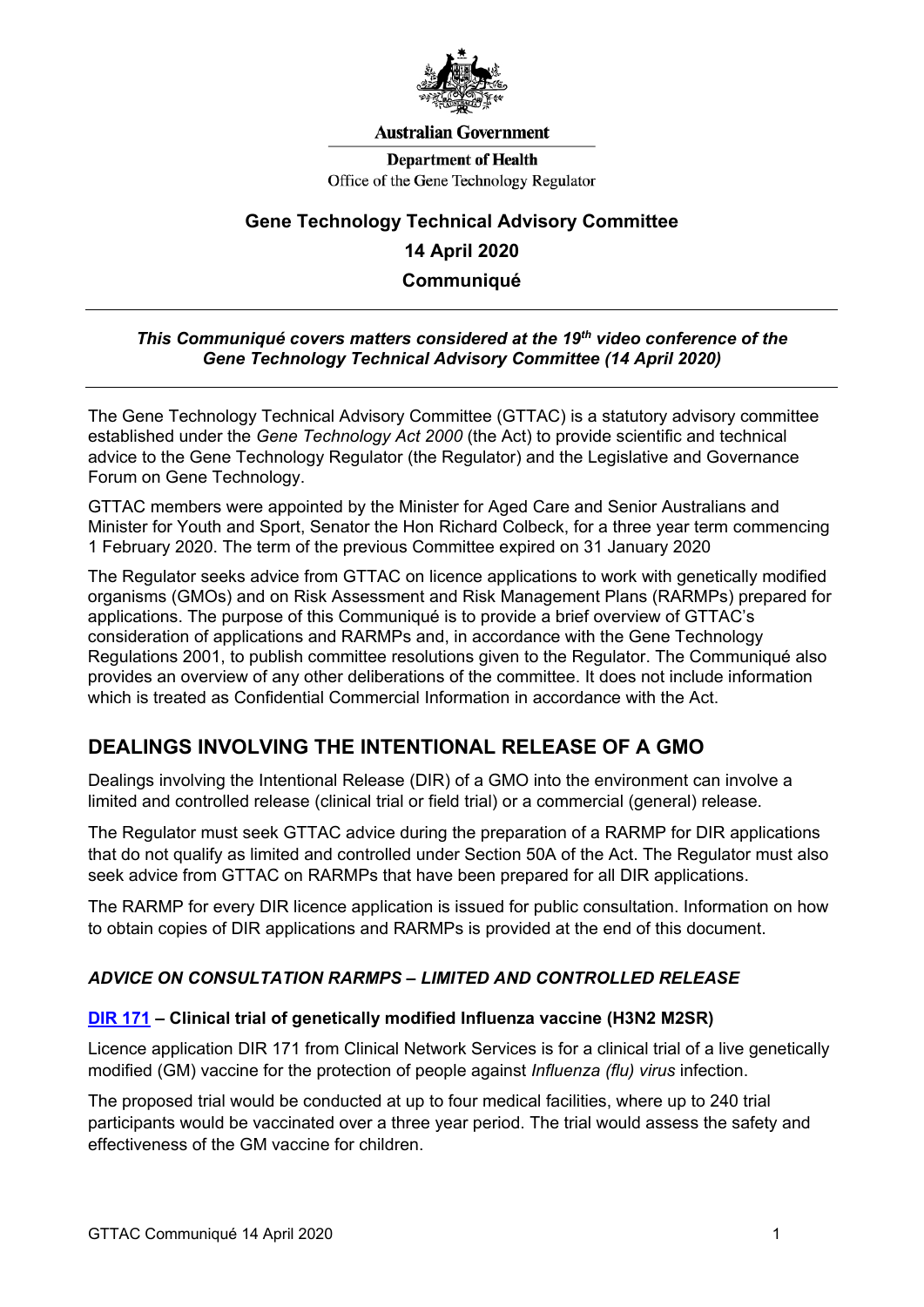The Committee noted the key points in the consultation RARMP including the conclusion that this clinical trial poses negligible risks to people or the environment.

The Committee discussed several topics related to the potential for the GMO to spread or persist, including:

- how quickly the GMO would be cleared by trial participants
- how long trial participants would remain on the trial site post-inoculation
- the potential for spread of the GM vaccine to caregivers/parents
- the potential for the GM vaccine to persist in the clinical facilities.

In addition, members discussed the ages of the trial participants in the context of appropriate dose rates, and the potential for reassortment between the GMO and non-GM influenza.

GTTAC agreed to the following resolutions.

#### **Resolutions**

- The Regulator should consider clarifying timeframes for clearance after administration and whether related risk management measures are warranted.
- The Regulator should further consider whether PPE [Personal Protective Equipment] is appropriate for caregivers/parents or any other people present at administration.
- The Regulator should further consider risks associated with administration to children.
- The Regulator should further consider the risks associated with possible reassortment.

## *ADVICE ON APPLICATIONS – COMMERCIAL RELEASE*

#### **[DIR 173](http://www.ogtr.gov.au/internet/ogtr/publishing.nsf/Content/DIR173) – Commercial release of cotton (***Gossypium hirsutum***) genetically modified for herbicide tolerance**

Monsanto Australia is seeking approval for commercial cultivation in Australia of a GM cotton line (MON 88701) that has been modified for herbicide tolerance. If a licence is issued, the GM cotton could enter general commerce, including use in human food and animal feed.

MON 88701 contains two introduced genes (*dmo* and *bar*) that confer tolerance to the herbicides dicamba and glufosinate, respectively. The modification in MON88701, in combination with other insect resistance and herbicide tolerance traits, has been approved for commercial release under licence DIR 145.

GTTAC discussed the issues identified for consideration in the consultation RARMP being prepared by the Regulator for this application, including weediness and invasiveness, as well as the analysis of genotype stability.

Members discussed the use of herbicide tolerance traits more broadly. The Committee was advised that the Australian Pesticides and Veterinary Medicines Authority (APVMA) is responsible for regulating herbicides, and there are reciprocal consultation requirements between OGTR and APVMA.

GTTAC agreed to the following resolutions.

#### **Resolutions**

- The Committee agrees that those matters outlined in the agenda paper should be considered when preparing the RARMP.
- The Committee did not identify any other matters that should be considered.